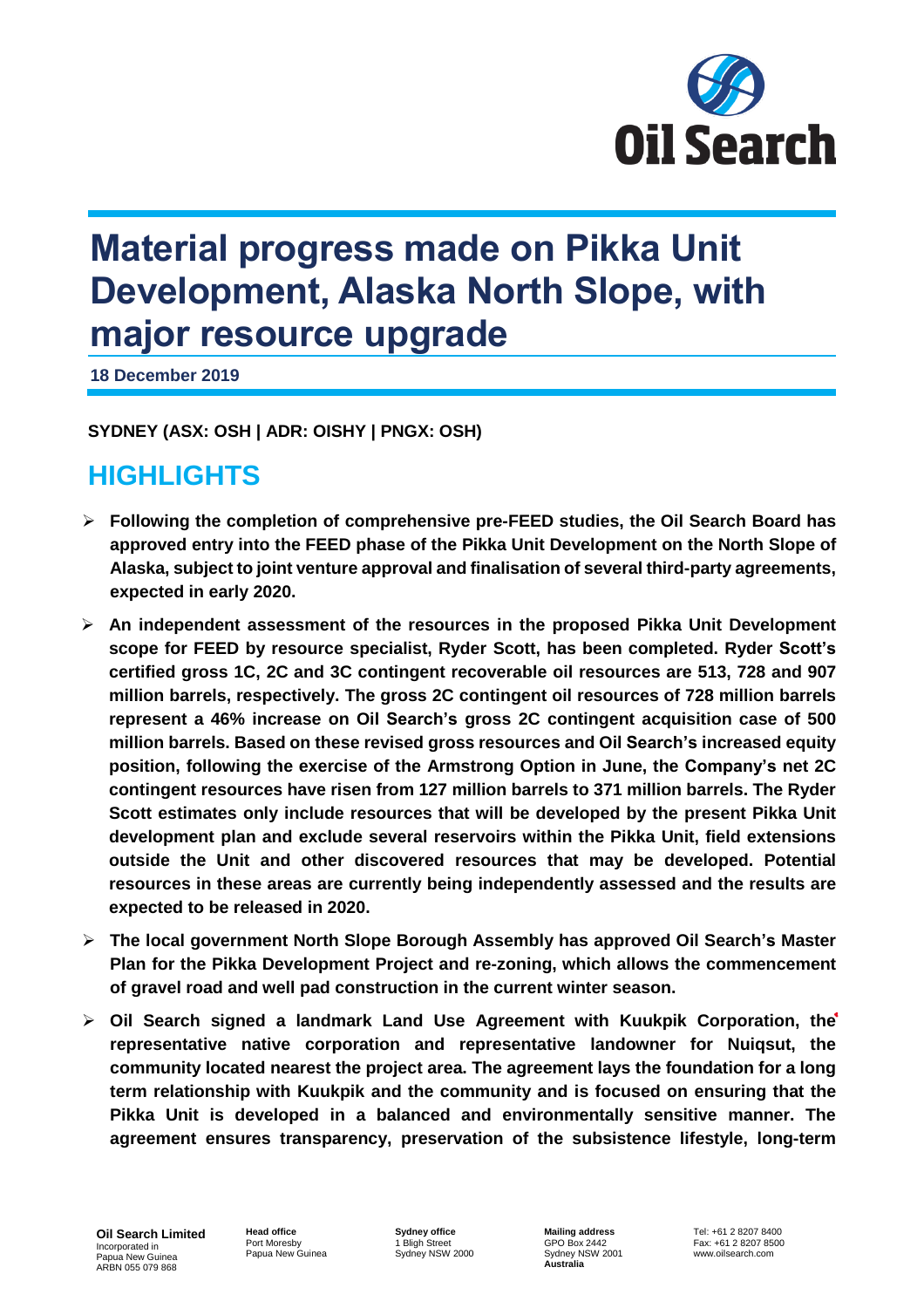

**business development creation and other sustainable benefits for Kuukpik and the residents of Nuiqsut.**

- ➢ **The Alaska winter exploration and construction programme is well underway. Activities include two exploration wells, which are being drilled adjacent to the Pikka Unit Development, and the construction of approximately 40 kilometres of gravel roads to the long term development drilling pads and facilities locations. The first exploration well is anticipated to spud in late December and the second in January 2020, while the first gravel mine site is expected to open before year-end, with gravel haul commencing in January 2020.**
- ➢ **The Final Investment Decision (FID) for the Pikka Unit Development is currently expected to occur in the third quarter of 2020. The commencement of early works on road and development well pad construction this season, prior to FID, will help preserve the joint venture's target for early production in 2022 and for full production from a new central processing facility in 2024.**
- ➢ **Oil Search has commenced a divestment process for up to 15% of its existing 51% in the Pikka Unit and adjacent exploration leases, utilising investment bank, Scotia Waterous. This process is targeted to be completed around mid-2020, ahead of the proposed FID. Oil Search will retain operatorship of all areas following the divestment.**
- ➢ **Oil Search was the successful bidder on 39 lease tracts in the December 2019 State of Alaska's North Slope lease sale, at a cost of US\$5.7 million. The acquired leases are adjacent to existing lease holdings, consolidating the Company's position in these prospective areas.**

# **Front-End Engineering and Design**

Oil Search's Board has approved entry into the Front-End Engineering and Design (FEED) phase of the Pikka Unit Development, subject to joint venture approval and finalisation of required third-party agreements, which is anticipated in early 2020. During FEED, detailed technical requirements and engineered designs will be finalised and long-lead items, including pipeline and process facility equipment, will be ordered.

The basis of design and assumption for FEED is to commence an early production system (EPS), targeting up to 30,000 bopd, in 2022. The scope for the early production system will involve commencing drilling from one of the well pads in 2021 and construction of a three-phase pipeline tied to adjacent processing facilities with ullage that can support the EPS. The EPS will allow drilling learnings and enhancements to be incorporated into the full field development drilling programme. Most of the facilities utilised in the EPS will be used in the full field development.

The full field development currently assumes drilling 106 wells (53 producer / injector well pairs) from three wells pads, with a plateau of up to 135,000 bopd through a new Nanushuk central processing facility (NPF) that is targeted to commence production in 2024. The scope for the full field development includes:

- Three drill sites
- A central processing facility (NPF)

**Head office** Port Moresby Papua New Guinea **Sydney office** Bligh Sydney NSW 2000 **Mailing address** GPO Box 2442 Sydney NSW 2001 **Australia**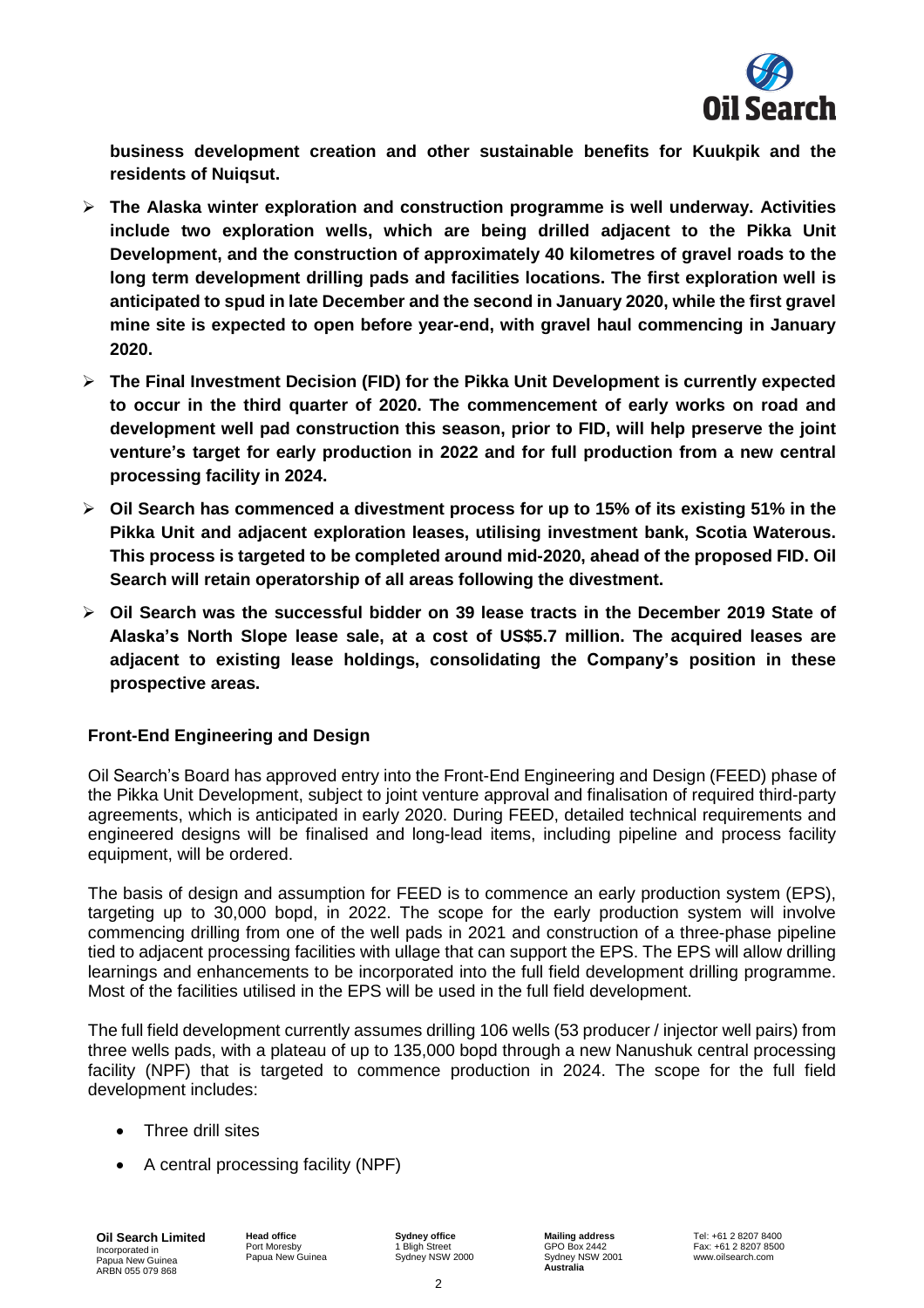

- An operations centre with a 200-bed camp plus office, stand-by generation, warehouse and maintenance facilities
- Approximately 25 miles (40 kilometres) of roads
- Two bridges
- Approximately 35 miles (56 kilometres) of pipelines

Regulatory approval for the Pikka Unit Development included a comprehensive independent Environmental Impact Study (EIS) conducted by the US Corps of Engineers. This review, which commenced in 2015 and comprised an evaluation of the field development design and environmental impacts, incorporated significant community engagement and comment periods. On taking over operatorship in March 2018 and following a review of issues raised by the community, Oil Search, with approval of the Corps of Engineers, slowed the process to incorporate more than 25 design improvements, to further minimise the environmental footprint and local impact. Following these enhancements, the positive Record of Decision was received in May 2019. Combined with the recent North Slope Borough approval of the Master Plan and the rezoning for the facilities and road locations, all major approvals have now been received to commence field activities to support the Pikka Nanushuk oil field development.

The planned development is located approximately 52 miles (84 kilometres) from Deadhorse, the major supply base for the North Slope, and at its closest point is seven miles (11 kilometres) northeast of the community of Nuiqsut.

# **Pikka Unit Resource Upgrade**

During 2019, significant new geologic and engineering data was gathered and analysed on the Pikka Unit. This included drilling, completion, petrophysical and well test data from the Pikka B and B ST1 and Pikka C and C ST1 wells and information from wells adjacent to the Pikka Unit obtained through data trades. In addition, several 3D seismic data sets were integrated and reprocessed and then incorporated into new reservoir simulation models, which provided clearer images of the reservoir distribution tied consistently to all wells across, and adjacent to, the Pikka Unit area. Additional rock and fluid sample testing and other engineering analyses were also performed to better understand oil recovery mechanisms.

This data has been incorporated into Oil Search's reservoir models, to provide an updated estimate of the contingent resources for the Pikka Unit Development. The US-based resource consultant specialist, Ryder Scott, independently reviewed and validated the resources commercialised by the proposed development, incorporating the new reservoir models and regional data acquired by Oil Search.

Ryder Scott has estimated 2C contingent oil resources of 371 million barrels net to Oil Search (based on the Company's 51% interest in the Pikka Unit) or 728 million barrels on a gross basis. The certified gross 2C contingent resource is 46% higher than Oil Search's gross 2C contingent resource acquisition case estimate of 500 million barrels. Ryder Scott's estimates of gross 1C and 3C contingent oil resources are 513 million barrels and 907 million barrels, respectively.

These estimates are based on the current Pikka Unit development plan only, which comprises drilling 106 deviated wells from three well pads (it should be noted that the project is permitted for up to 151 wells). The resource estimates do not include several reservoirs within the Pikka Unit and field extensions outside the Unit, that could be drilled from the existing planned well pads, or other

**Oil Search Limited** Incorporated in Papua New Guinea ARBN 055 079 868

**Head office** Port Moresby Papua New Guinea **Sydney office** 1 Bligh Street Sydney NSW 2000 **Mailing address** GPO Box 2442 Sydney NSW 2001 **Australia**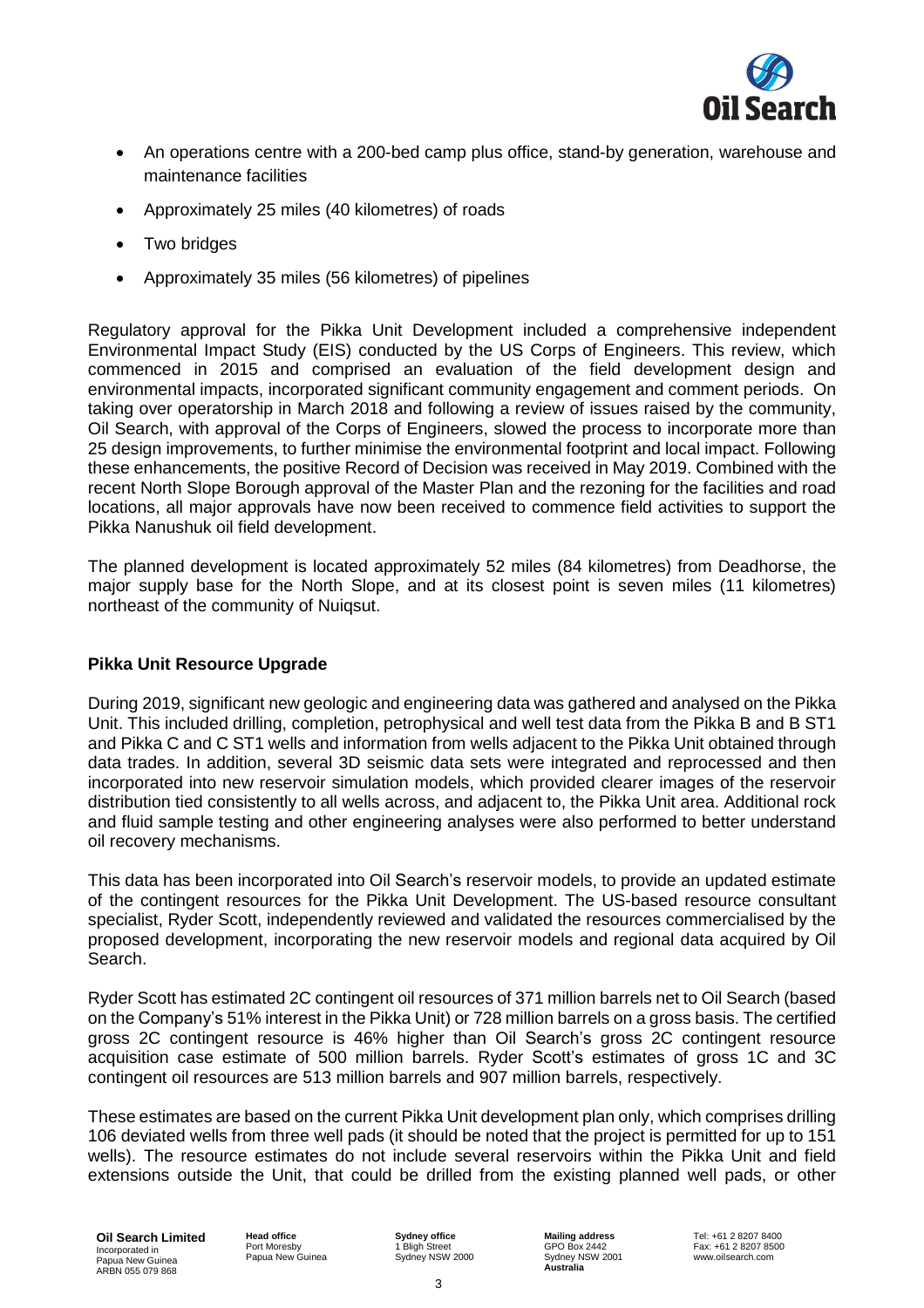

discovered resources that potentially could be tied into the larger Pikka Development with additional investment. Work has now commenced on the evaluation of these additional resources, which will be the subject of a separate independent resource assessment. These estimates are expected to be released in 2020.

In June 2019, Oil Search exercised its option to acquire additional working interests from Armstrong, increasing the Company's interest in the Pikka Unit from 25.5% to 51%. Based on the revised gross certified resources and increased equity position, Oil Search's net 2C contingent resources have risen from 127 million barrels to 371 million barrels. These revised estimates will be included in Oil Search's 2019 Reserves and Resources Statement, which will be released on 25 February 2020, together with the 2019 Full Year Results.

The resources estimate above is based on, and fairly represents, information and supporting documentation prepared by, or under the supervision of, a Qualified Petroleum Reserves and Resources Estimator (QPRRE) and the resources statement as a whole has been approved by Mark Ireland, QPRRE. Mr Ireland has consented to publish this information in the form and context in which it is presented in this statement.

#### **Master Plan, Re-zone and Land Use Agreement**

Oil Search and Kuukpik Corporation leadership have signed a comprehensive Land Use Agreement (LUA) intended to ensure the Pikka Unit Development progresses in a balanced and environmentally responsible manner, with respect for the subsistence lifestyle of the people of Nuiqsut and other North Slope communities. The agreement lays a solid foundation on which the Company can build a strong, long-term relationship with the Kuukpik Corporation and the community. The Oil Search/Kuukpik LUA is a model agreement that helps to ensure transparency, consideration of the environment, preservation of subsistence, business development opportunities and other long-term benefits that will provide long term sustainability for the community

Subsequent to the signing of the LUA, the North Slope Borough Assembly has approved both Oil Search's Master Plan for the Pikka development and the amendments requested to the Borough zoning map to accommodate implementation of the plan. The re-zoning modifies the land on which infrastructure associated with the Pikka development will be constructed from a Conservation District to a Resource Development District.

# **2019/2020 Winter Programme**

Oil Search's 2019/2020 winter exploration and construction activities on the North Slope are progressing well. The winter development work is expected to result in the laying of more than 1.4 million cubic yards (1.1 million cubic metres) of gravel and the construction of more than 11 miles (18 kilometres) of gravel roads, 56 acres of gravel pads and a 192-foot (59 metre) bridge. At the same time, the Company will be conducting a two-well/two rig exploration drilling programme and has commenced mobilising to location with the first well, on the Mitquq East prospect, expected to spud before year-end and the second well, Stirrup-1, anticipated to commence drilling in January.

Exploration and construction activities outside of existing North Slope infrastructure can only be conducted during the 90-120 day window when winter temperatures allow construction and maintenance of temporary ice roads and ice pads that protect the delicate tundra.

**Oil Search Limited** Incorporated in Papua New Guinea ARBN 055 079 868

**Head office** Port Moresby Papua New Guinea **Sydney office** 1 Bligh Street Sydney NSW 2000 **Mailing address** GPO Box 2442 Sydney NSW 2001 **Australia**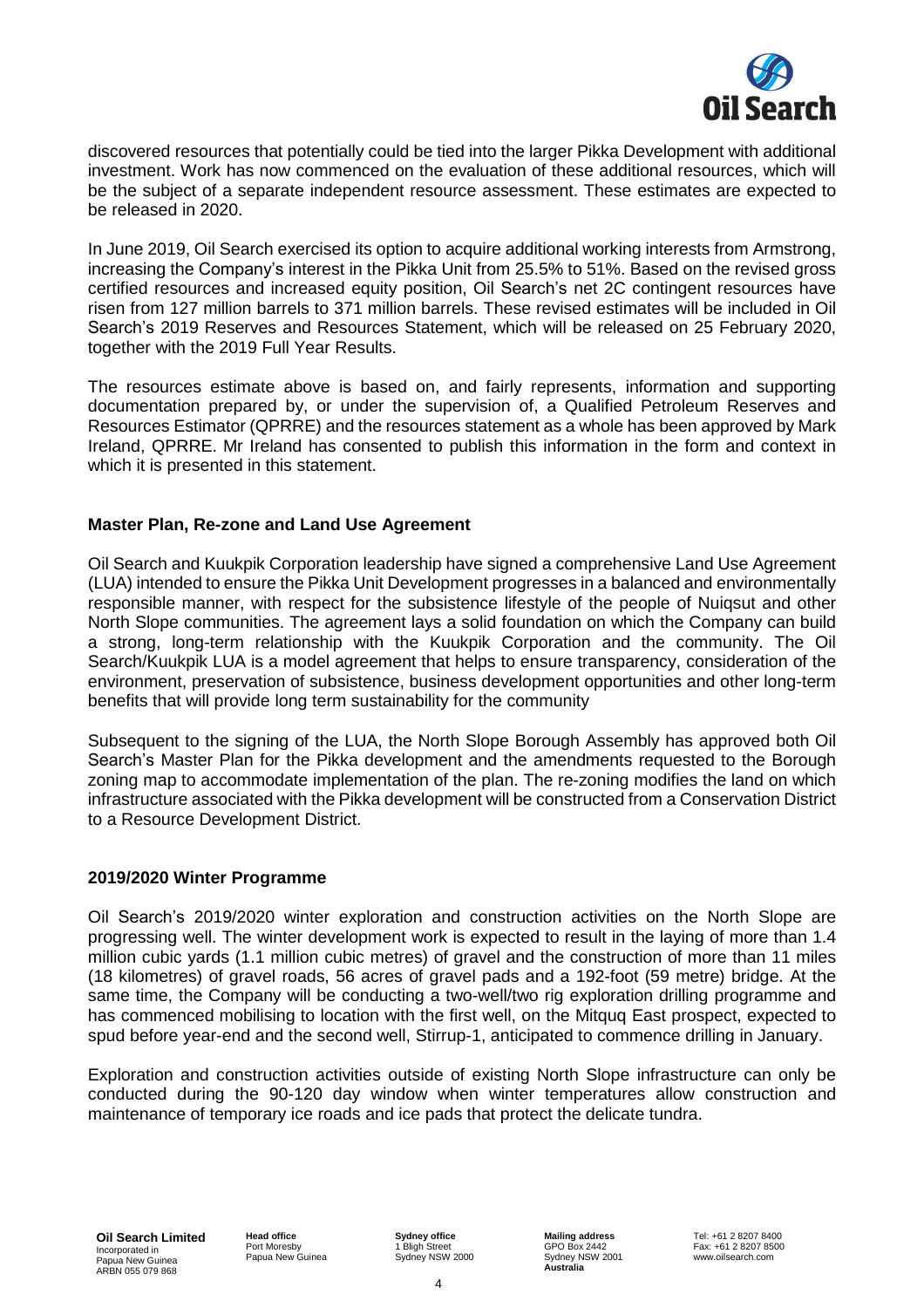

# **Successful Bids in December 2019 Alaskan North Slope Lease Sale**

Oil Search was the successful bidder for 39 State of Alaska lease tracts, covering 80,000 acres on Alaska's North Slope, in the December 2019 Lease Sale, with a total bid cost of US\$5.7 million. The awarded tracts, which are all located adjacent to the Company's existing lease holdings in the Lagniappe area, add to the Company's high-quality portfolio on the North Slope in areas with exploration potential and opportunities for future expansion and/or new development, given the proximity to existing infrastructure. It is anticipated that the leases will be formally issued in the next six – nine months.



#### **Peter Botten, Oil Search's Managing Director, said:**

*"Major progress has been made on the proposed Pikka development over the past few months, with a formal FEED entry decision expected to be made early next year. Work has already commenced on the first phase of gravel installation for roads and pads which are required for the development. In addition, our two well, two rig exploration programme on two highly prospective structures close* to planned infrastructure is on track, with the first well expected to spud in the next few weeks.

*We remain excited about the opportunities for Oil Search in Alaska and are steadily increasing our lease position in the core areas around the Pikka development. We are looking forward to making material contributions to the State and the local communities, while also creating value for Oil Search shareholders."*

**Oil Search Limited** Incorporated in Papua New Guinea ARBN 055 079 868

**Head office** Port Moresby Papua New Guinea **Sydney office Bligh** Sydney NSW 2000 **Mailing address** GPO Box 2442 Sydney NSW 2001 **Australia**